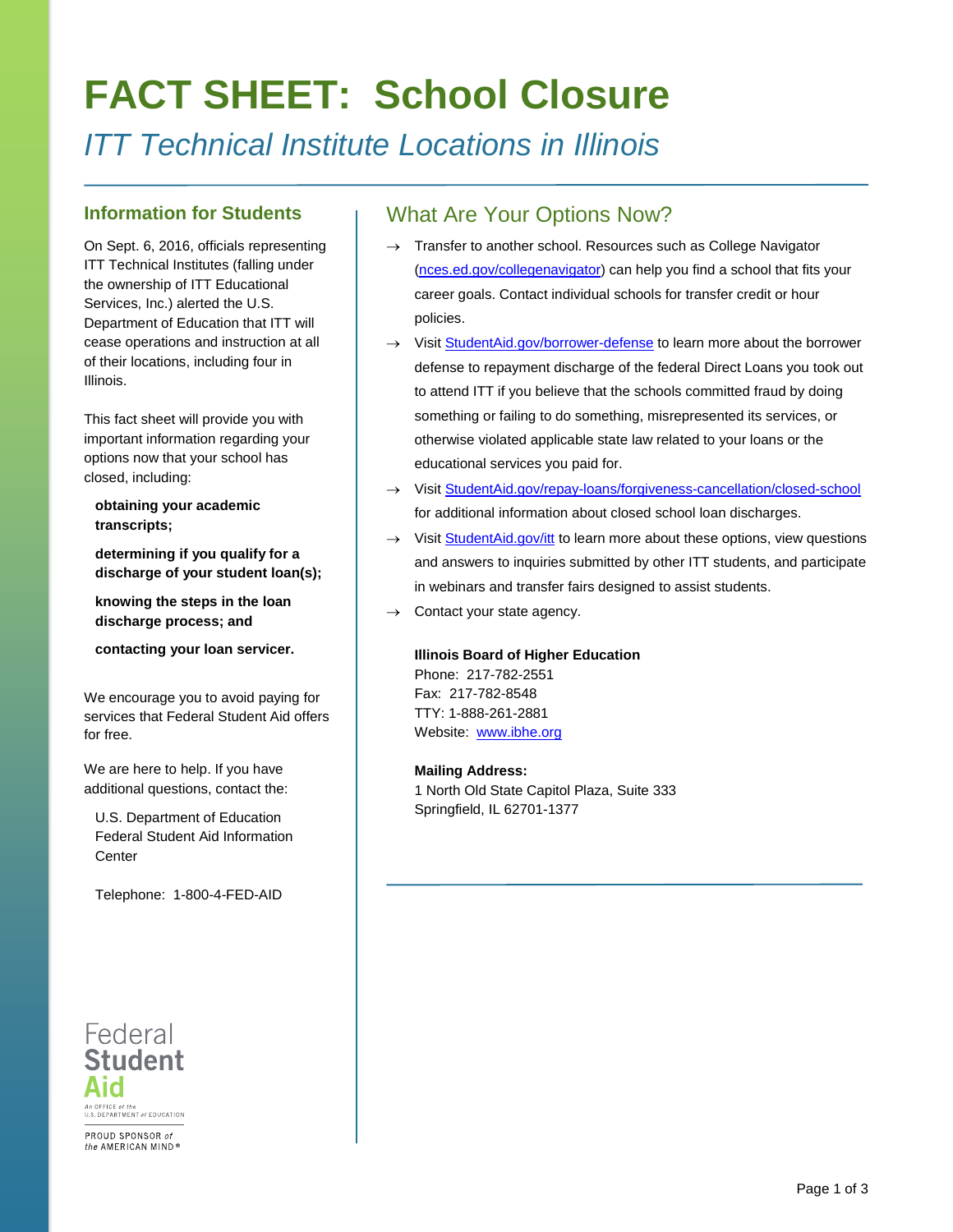# Obtaining Your Academic Transcripts

ITT should have provided you an official academic transcript. If you did not receive a transcript, visi[t www.itt-tech.edu](http://www.itt-tech.edu/) or your state agency's web page listed on page one to get the most updated information on how to obtain one. If you transfer to another school to continue your education, you may be asked to provide a copy of these records to your new school. The records also may be useful in substantiating your claim for a closed school loan discharge.

# Do You Qualify For A Closed School Loan Discharge?

There are certain criteria that make you eligible for a closed school loan discharge, and there are certain steps you need to take to apply for a student loan discharge.

Student loan borrowers (and parents who borrowed PLUS loans on behalf of students) may be eligible for a 100 percent discharge of your federal student loans borrowed to attend the closed school under either of these circumstances:

- ITT closed while you were enrolled, and you did not complete your program because of the closure. If you were on an approved leave of absence from ITT for purposes of the Title IV, HEA programs, you are considered to have been enrolled at the school, or
- ITT closed within 120 days after the date you withdrew from all classes.

You are not eligible for discharge of your loans if your school closed and any of the following is true:

- You withdrew from all classes before May 6, 2016, which is more than 120 days before ITT ceased instruction.
- You completed all of your coursework for your program prior ITT's closing, even though you have not received a diploma or certificate.
- You are completing a comparable educational program at another school
	- o by transferring academic hours or credits earned at the closed school to another school, or
		- o by any other comparable means.

ITT students retain the option of refusing the future use of their credits towards completion of a comparable program and applying for a closed school loan discharge.

## The Loan Discharge Process

You must contact your loan servicer about the application process for a loan discharge.

- Be sure to continue to make payments on your loan while your discharge application is being processed.
- If you do not meet the criteria for a loan discharge, you will be informed by your loan servicer and will need to continue making payments on your loans based on the terms of your promissory note.

#### Accessing Information About Your Federal Financial Aid

If you need to access information about your federal financial aid history, visit [www.nslds.ed.gov.](http://www.nslds.ed.gov/)

If you filed a FAFSA for the 2016–17 award year identifying ITT Technical Institute as the institution you would be attending, and need the information forwarded to another institution, visi[t www.fafsa.gov](http://www.fafsa.gov/) to make changes to your filed application.